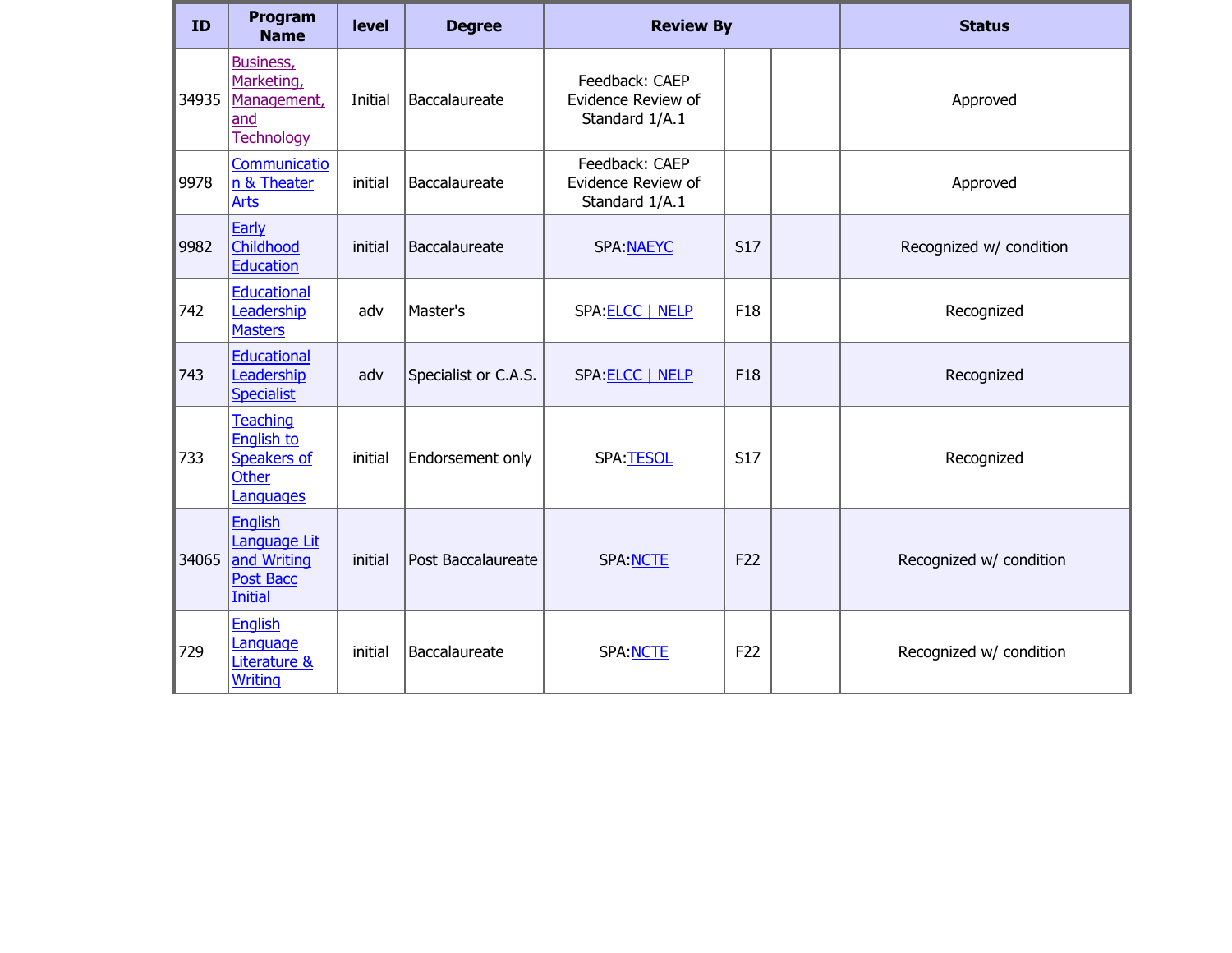| 34066 | <b>English</b><br>Language, Lit<br>and Writing -<br><b>MAT</b>                           | initial | Master's         | SPA: NCTE                                             | F22             | Recognized w/ condition |
|-------|------------------------------------------------------------------------------------------|---------|------------------|-------------------------------------------------------|-----------------|-------------------------|
| 746   | Learning<br><b>Disabilities</b>                                                          | initial | Master's         | SPA:CEC                                               | F18             | Recognized              |
| 476   | <b>Masters of</b><br>Arts in<br>Teaching -<br><b>Special</b><br><b>Education</b>         | initial | Master's         | SPA: CEC (formerly<br>NAGC)                           |                 | Recognized              |
| 745   | Mathematics $-$<br>Elementary/6<br>$-8$<br><b>Mathematics</b>                            | initial | Baccalaureate    | SPA: NCTM                                             | F <sub>09</sub> | Recognized              |
| 730   | Mathematics -<br><b>Secondary</b><br><b>Education</b>                                    | initial | Baccalaureate    | <b>SPA:NCTM</b>                                       | F <sub>17</sub> | Recognized              |
| 740   | <b>Physical and</b><br><b>Other Health</b><br><b>Impairments</b>                         | initial | Baccalaureate    | SPA:CEC                                               | F <sub>18</sub> | Recognized              |
| 721   | Reading                                                                                  | adv     | Master's         | Feedback:CAEP Evidence<br>Review of Standard<br>1/A.1 |                 | Approved                |
| 9986  | Reading<br>Endorsement<br>(Grades 6-8)                                                   | initial | Endorsement only | Feedback:CAEP Evidence<br>Review of Standard<br>1/A.1 |                 | Approved                |
| 744   | Science -<br>Secondary<br>Education<br>(Integrated<br>Science,<br>Biology,<br>Chemistry, | initial | Baccalaureate    | <b>SPA:NSTA</b>                                       | F17             | Recognized              |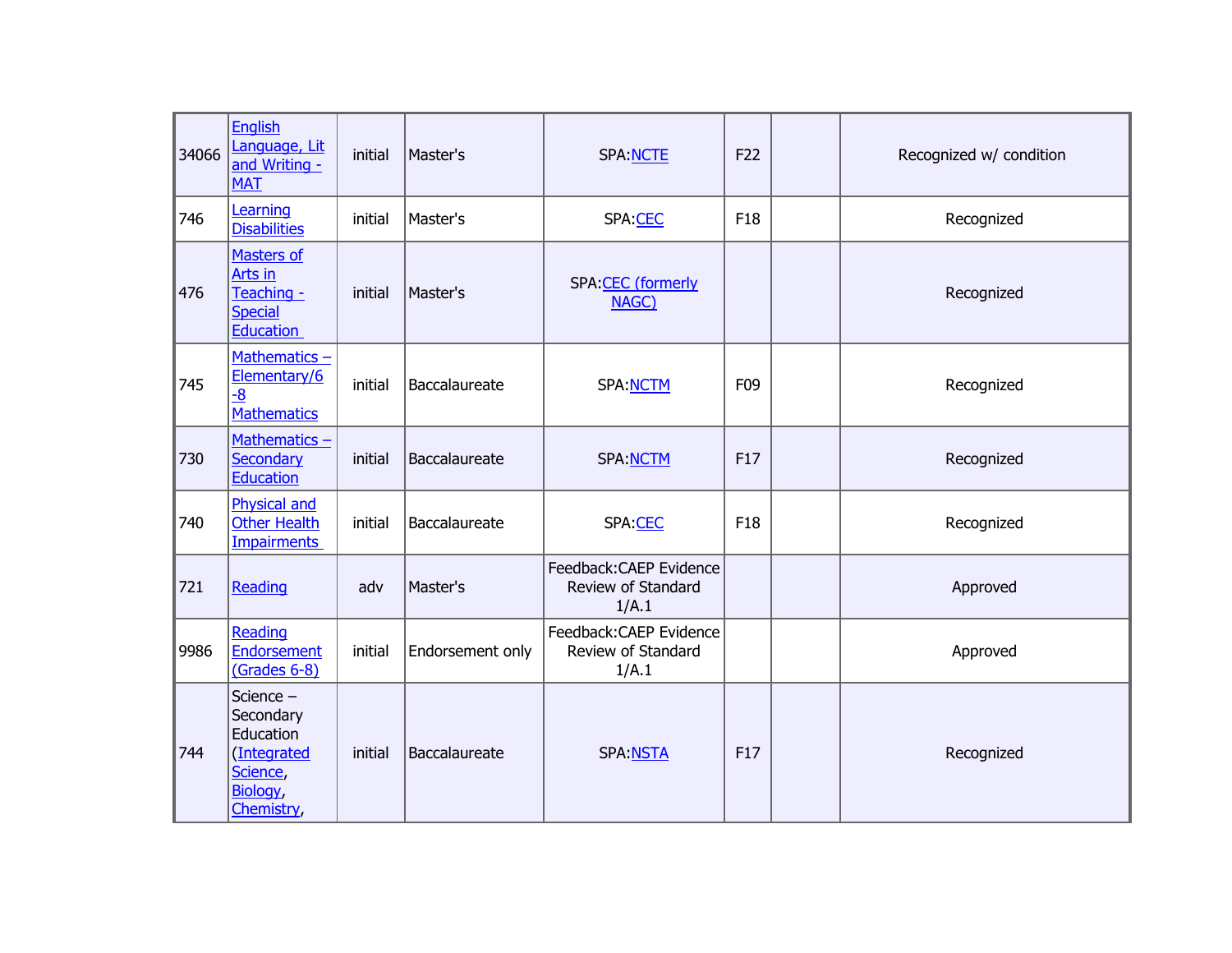|       | Earth Science,<br>and <b>Physics</b> )                                                                     |         |                  |              |            |                |
|-------|------------------------------------------------------------------------------------------------------------|---------|------------------|--------------|------------|----------------|
| 718   | Social Studies<br>(Psychology<br>Baccalaureate                                                             | initial | Baccalaureate    | SPA: NCSS    | S10        | Not Recognized |
| 707   | Social Studies<br>(Social<br>Studies,<br>History,<br>Geography,<br>Economics,<br>and Political<br>Science) | initial | Baccalaureate    | SPA:NCSS     | <b>S12</b> | Not Recognized |
| 9987  | <b>Social Studies</b><br><b>Endorsement</b><br>(Grades 6-8)                                                | initial | Endorsement only |              |            |                |
| 737   | <b>Special</b><br>Education -<br>Cognitive<br><b>Impairments</b>                                           | initial | Baccalaureate    | SPA:CEC      | F18        | Recognized     |
| 738   | <b>Special</b><br>Education -<br><b>Emotional</b><br><b>Impairments</b>                                    | initial | Baccalaureate    | SPA:CEC      | F18        | Recognized     |
| 28993 | <b>Special</b><br><b>Education K-</b><br>12 Autism<br>Spectrum<br><b>Disorders</b><br><b>Endorsement</b>   | initial | Baccalaureate    | <b>State</b> |            | Approved       |
| 28994 | <b>Special</b><br><b>Education K-</b><br>12 Learning                                                       | initial | Baccalaureate    | <b>State</b> |            | Approved       |